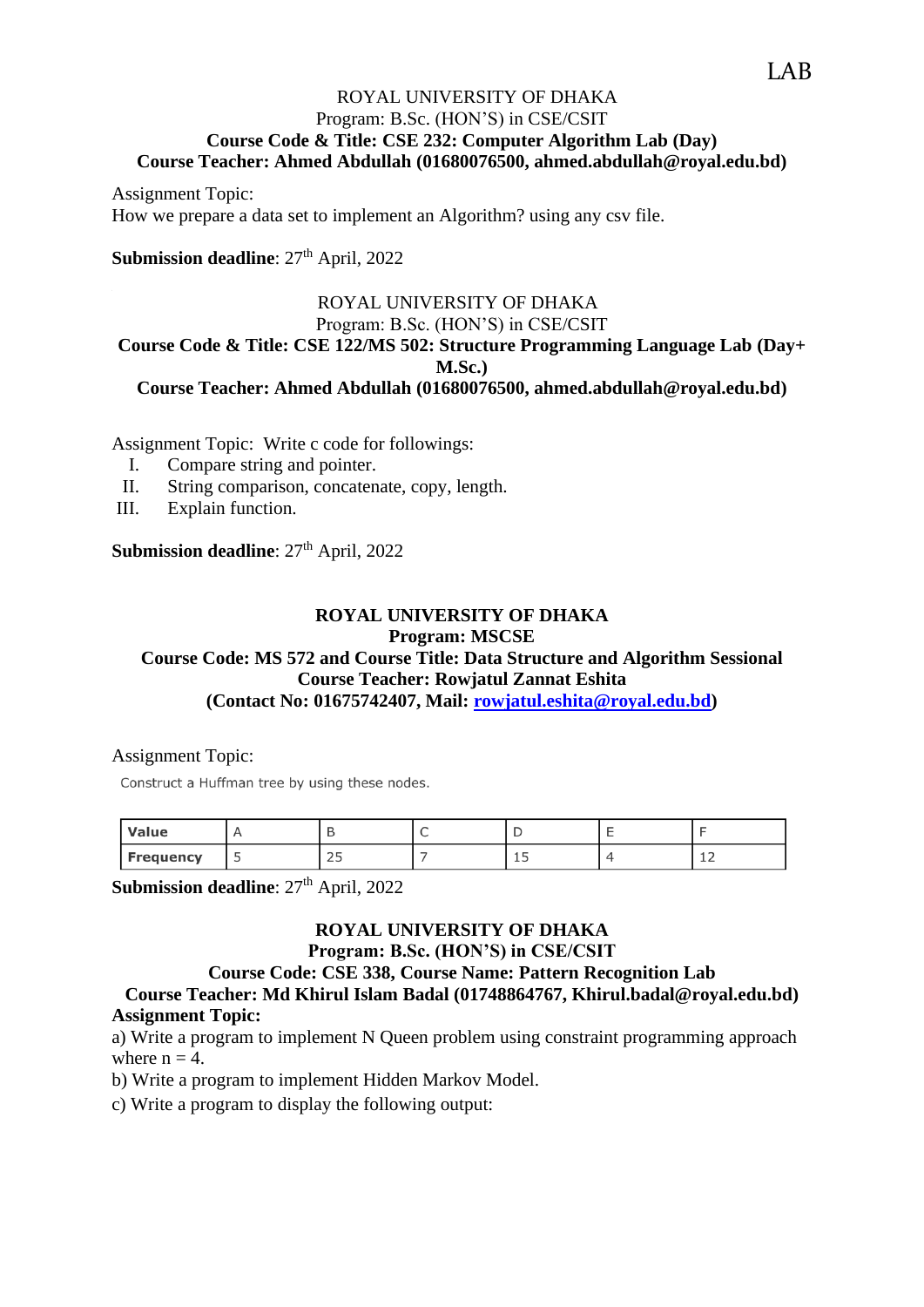

**Submission Deadline: 27th April, 2022.**

## **ROYAL UNIVERSITY OF DHAKA Program: B.Sc. (HON'S) in CSE/CSIT Course Code: CSIT - 336, Course Name: Multimedia System Design Lab Course Teacher: Md Khirul Islam Badal (01748864767, Khirul.badal@royal.edu.bd)**

#### **Assignment Topic:**

a) Write a python program to detect the following Ip addresses is valid or invalid

- 1. 10.100.1000.10000
- 2. 168.0.1.3
- 3. 172.168.1.270

b) Write a python program to get and display the computer username and IP address.

c) Write a python program to convert a string to byte and display the output.

d) Write a python program to implement a connection between a server and a client and send a message "Connection Successful" from server to client. **Submission Deadline: 27th April, 2022**

# ROYAL UNIVERSITY OF DHAKA

# Program: B.Sc. (HON'S) in CSE/CSIT **Course Code & Title: CSE-322: Computer Peripheral & Interfacing Lab (Eve) Course Teacher: Hasan Abdullah (01681523656, hasan.abdullah@royal.edu.bd)**

Assignment

Assignment Topic:

How to make a traffic light system using Arduino in Tinkercad simulator? Show the output step by step.

Submission deadline:  $27<sup>th</sup>$  April 2022.

**LAB**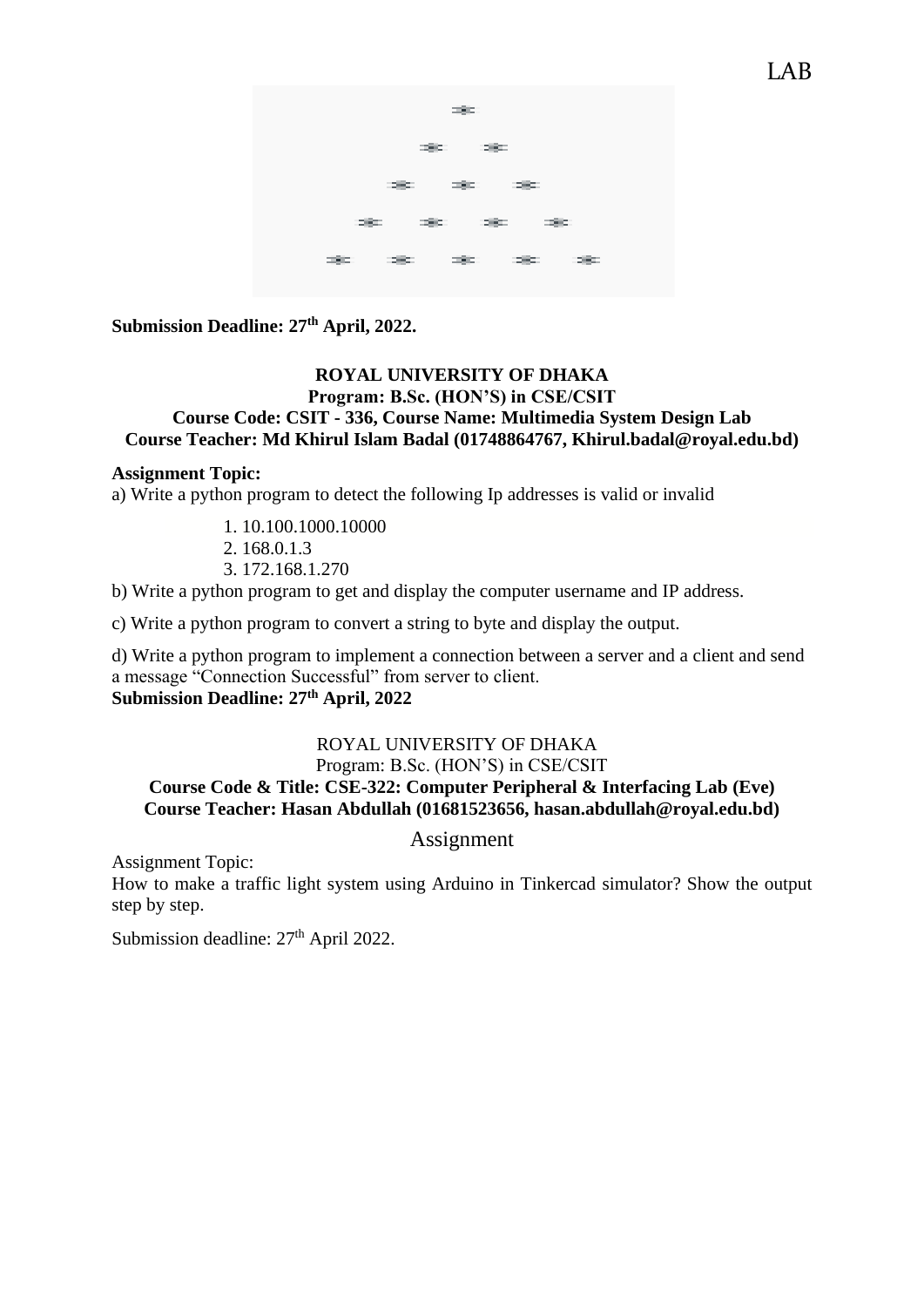# ROYAL UNIVERSITY OF DHAKA Program: B.Sc. (HON'S) in CSE/CSIT **Course Code & Title: CSE-316: Artificial Intelligence Lab (Eve) Course Teacher: Hasan Abdullah (01681523656, hasan.abdullah@royal.edu.bd)**

# Assignment

#### Assignment Topic:

A family tree is given below where osman has two children named ali and karim. The father of rahim and syed is ali. On the other hand, karim has two children named habib and suhel. Now find out the all possible relationship using prolog.



Submission deadline:  $27<sup>th</sup>$  April 2022.

# ROYAL UNIVERSITY OF DHAKA Program: B.Sc. (HON'S) in CSE/CSIT **Course Code & Title: CSE-312: Database Management System Lab (Day) Course Teacher: Hasan Abdullah (01681523656, hasan.abdullah@royal.edu.bd)**

#### Assignment

Assignment Topic: Create a table as "student" and the details are:

| id      | name              | dept       | adress       | age | <b>SSC</b> | <b>HSC</b> |
|---------|-------------------|------------|--------------|-----|------------|------------|
| $IT-01$ | Jobayer           | <b>ICT</b> | Gazipur      | 20  |            |            |
| $IT-02$ | Habib             | TE         | Tangail      | 22  |            | 4.9        |
| $IT-03$ | Navan             | <b>CSE</b> | <b>Dhaka</b> | 25  | 4.90       | 4.9        |
| $IT-04$ | Shahidullah   ICT |            | Gazipur      | 19  | 4.90       |            |
| $IT-05$ | Ripon             | CSE        | Dhaka        | 22  |            |            |

Perform the following:

- 1) Create a table and insert values following the above table.
- 2) Retrieve all information about student whose ssc result is 5 or hsc result is 5.
- 3) Find out all information about student whose city is not Dhaka or not Tangail.
- 4) Retrieve all information about client whose age from 22 to 25.
- 5) Find out all information about student whose names begin with the letters 'Na'.
- 6) Show some arithmetic operation from dual table
- 7) Return average, minimum, maximum and Summation of age column.

Submission deadline:  $27<sup>th</sup>$  April 2022.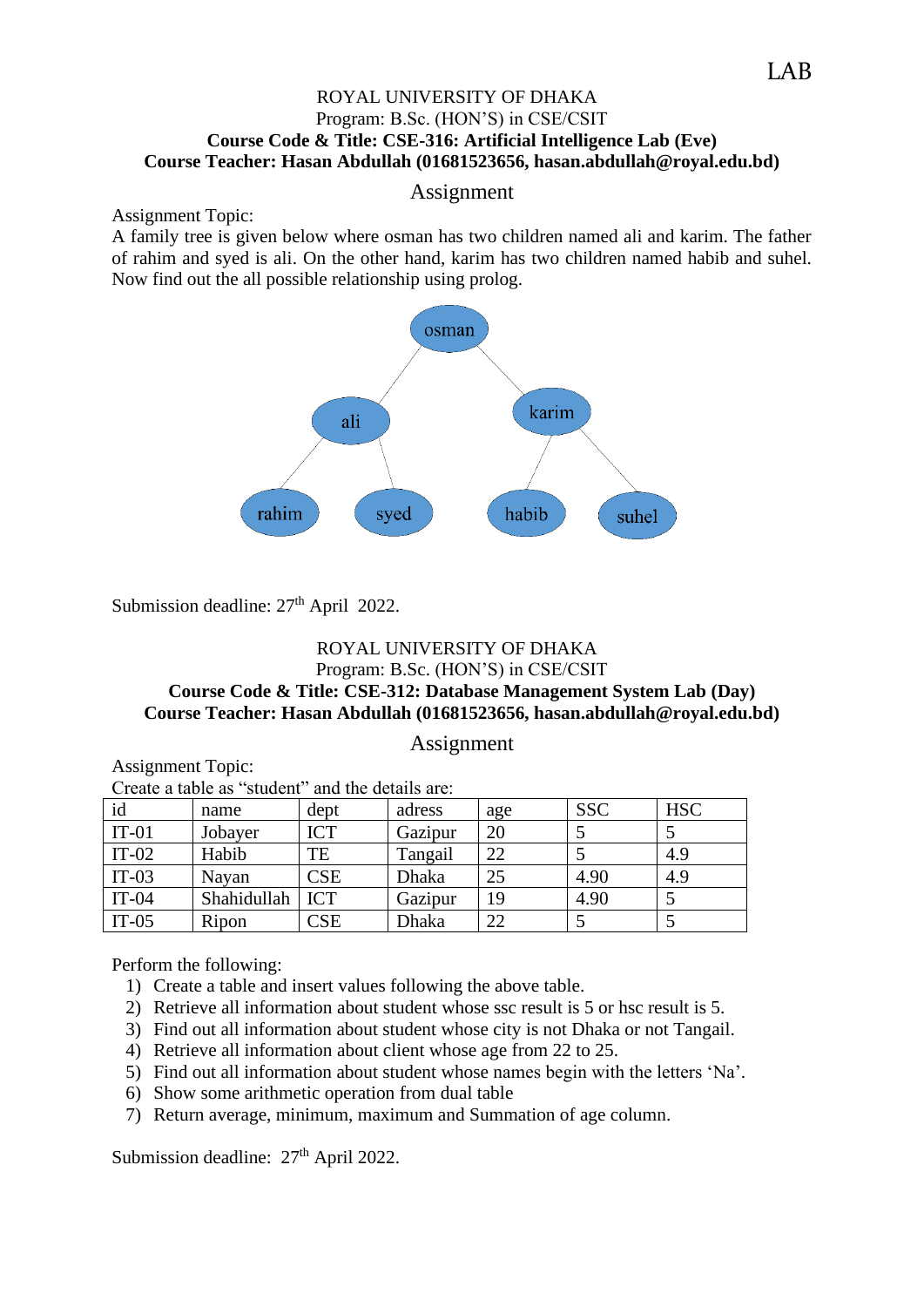# ROYAL UNIVERSITY OF DHAKA Program: B.Sc. (HON'S) in CSE/CSIT **Course Code & Title: CSE 134, Data Structure & Algorithm Lab (Eve) Course Teacher: Md. Nur-E-Arefin (01675025549, nur.arefin@royal.edu.bd)**

# Assignment

#### **Assignment Topic:**

Write down the theory, algorithm, C code and output of experiment 7 to 11 from the Lab Manual provided in the class. Must give proper screenshots of your work from Code-Blocks software.

**Submission deadline**:  $27<sup>th</sup>$  April, 2022

# ROYAL UNIVERSITY OF DHAKA Program: B.Sc. (HON'S) in CSE/CSIT **Course Code & Title: CSE 312 - Database Management System Lab (Eve) Course Teacher: Md. Nur-E-Arefin (01675025549, nur.arefin@royal.edu.bd)**

#### Assignment

#### **Assignment Topic:**

Write down the experiment no 6 to 10 from the Lab manual given in the class. For experiment no 6, 8 and 10 you have to create the database table first and insert some values on the table. After that you have to run the code. Provide proper screenshots of your work.

**Submission deadline: 27th April, 2022** 

## ROYAL UNIVERSITY OF DHAKA Program: B.Sc. (HON'S) in CSE/CSIT **Course Code & Title:** EEE-102: Electrical Engineering Lab **Course Teacher: Md. Ealius Azam Sha (01676085809, ealius.sha@royal.edu.bd)**

Assignment Topic:

Simulate the digital oscilloscope to examine time varying waveforms in order to determine the magnitude, frequency, phase angle, and other waveform characteristics which depend upon the interaction of circuit elements with the sources driving them.

Submission deadline:  $27<sup>th</sup>$  April, 2022.

# **ROYAL UNIVERSITY OF DHAKA Program: B.Sc. (HON'S) in CSE/CSIT Course Code: CSE-112, Couse Name: Computer Fundamentals Lab Course Teacher: Shaikh Afnan Birahim (01711027668, afnan.birahim@royal.edu.bd)**

Make a presentation of the  $4<sup>th</sup>$  Industrial Revolution with Microsoft PowerPoint by using the techniques taught in class.

Submission deadline:  $27<sup>th</sup>$  April, 2022.